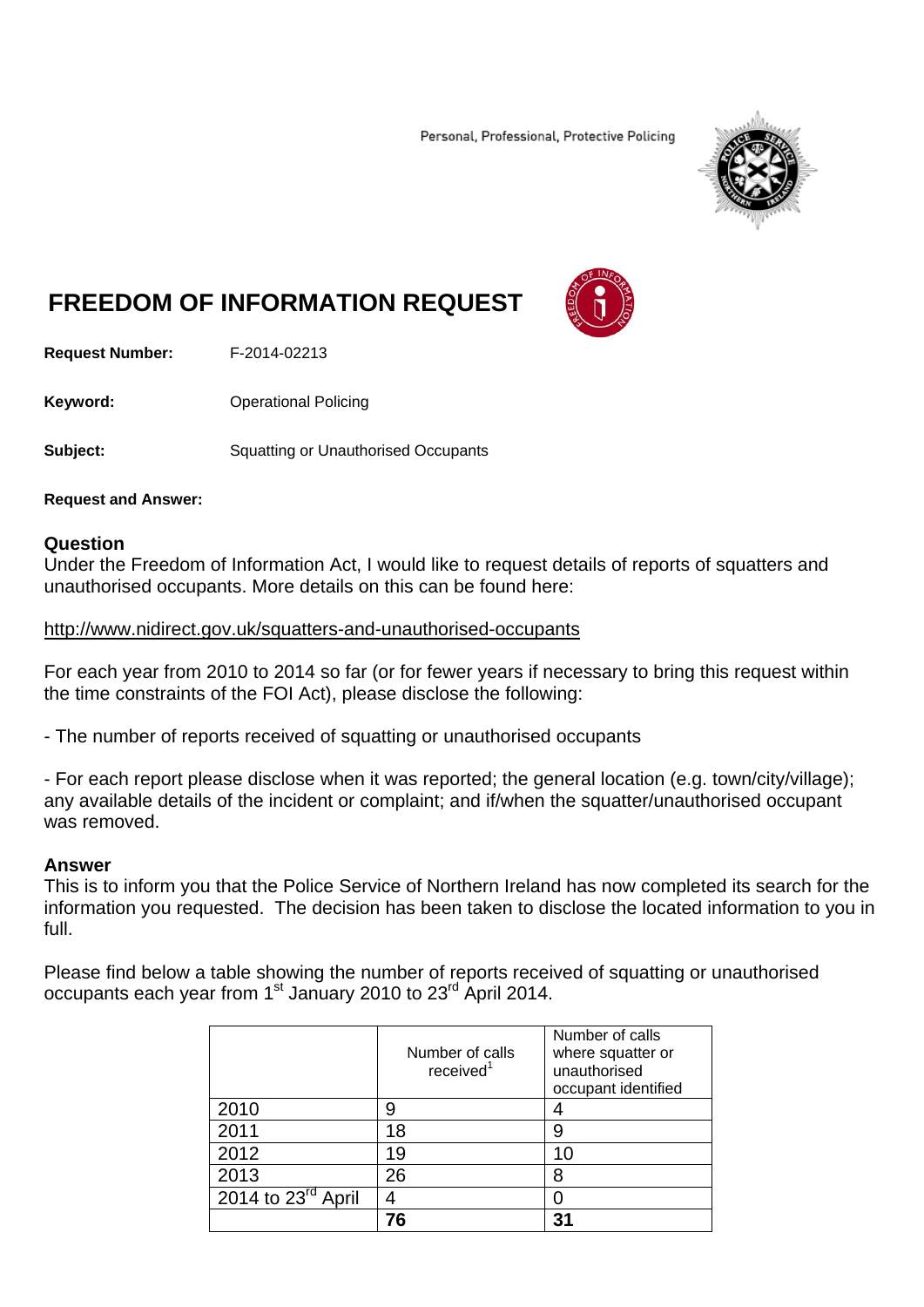<sup>1</sup> Calls have been identified based on the words 'squatter' or 'unauthorised occupant' appearing in the call for service made to police.

Please see further table attached at the end of this correspondence showing date of report, location of the incident and if/when the squatter/unauthorised occupant was removed. I have not provided details of each incident as the information would attract an FOI exemption under Section 40 – Personal Information.

This information is based on data extracted from a live system and may be subject to change. It is dependent on the information having been input into the system in such a way as to identify those records that are relevant.

If you have any queries regarding your request or the decision please do not hesitate to contact me on 028 9070 0164. When contacting the Freedom of Information Team, please quote the reference number listed at the beginning of this letter.

If you are dissatisfied in any way with the handling of your request, you have the right to request a review. You should do this as soon as possible, or in any case within two months of the date of issue of this letter. In the event that you require a review to be undertaken, you can do so by writing to the Head of Freedom of Information, PSNI Headquarters, 65 Knock Road, Belfast, BT5 6LE or by emailing foi@psni.pnn.police.uk.

If following an internal review, carried out by an independent decision maker, you were to remain dissatisfied in any way with the handling of the request you may make a complaint, under Section 50 of the Freedom of Information Act, to the Information Commissioner's Office and ask that they investigate whether the PSNI has complied with the terms of the Freedom of Information Act. You can write to the Information Commissioner at Information Commissioner's Office, Wycliffe House, Water Lane, Wilmslow, Cheshire, SK9 5AF. In most circumstances the Information Commissioner will not investigate a complaint unless an internal review procedure has been carried out, however the Commissioner has the option to investigate the matter at his discretion.

Please be advised that PSNI replies under Freedom of Information may be released into the public domain via our website @ www.psni.police.uk

Personal details in respect of your request have, where applicable, been removed to protect confidentiality.